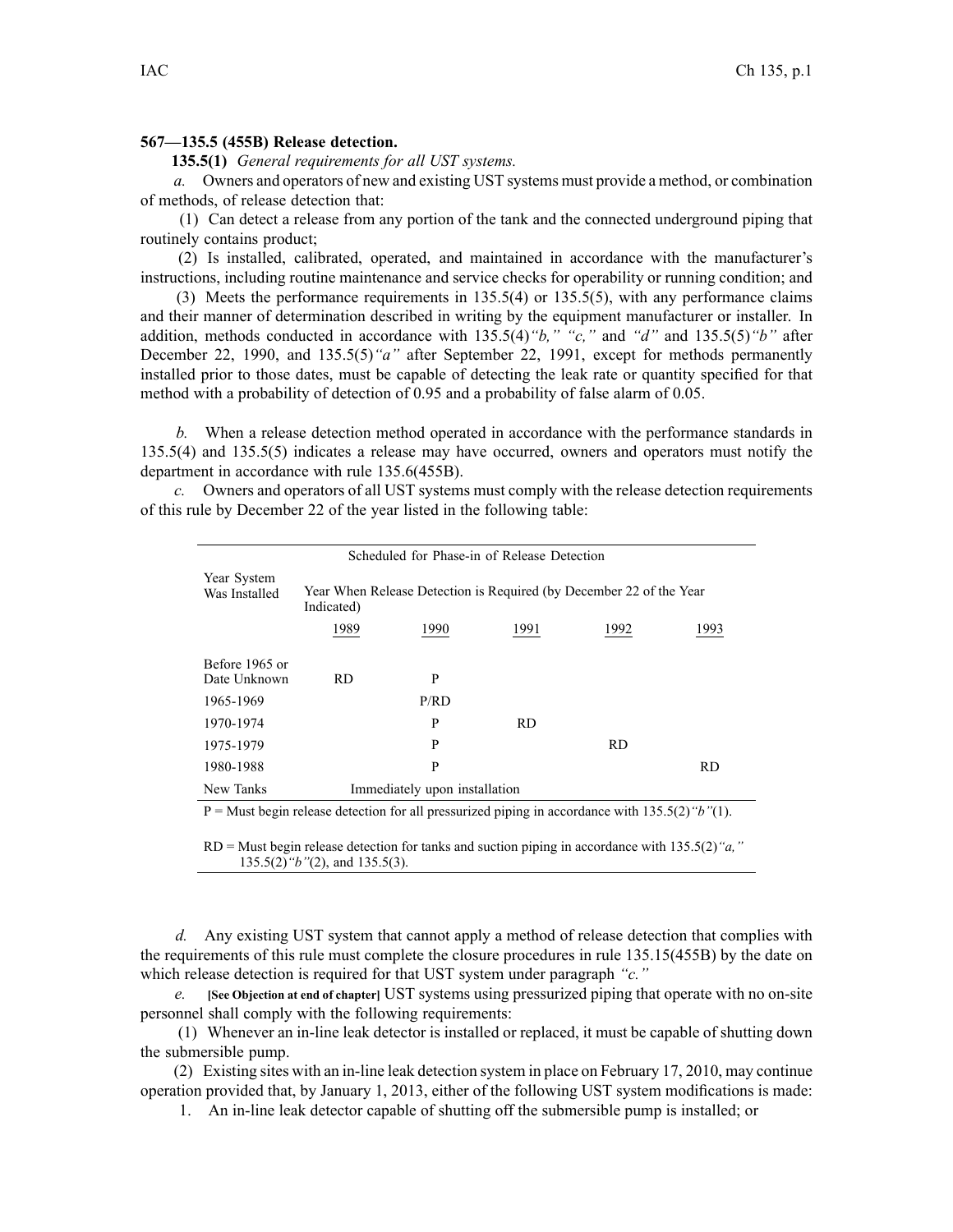2. The UST system is equipped with <sup>a</sup> device that immediately alerts the Class B operator or designee when <sup>a</sup> leak is detected. The Class B operator or designee shall be on site within two hours of notification and shut down the submersible pump. The UST system cannot be returned to service until the problem that caused the release response is resolved.

3. A temporary extension of time to meet these upgrade requirements may be granted if it can be shown that there is no reasonable alternative fueling source in the vicinity or fueling is needed to satisfy emergency or public safety considerations. The reques<sup>t</sup> for temporary extension must include documentation and <sup>a</sup> plan for upgrading prior to January 1, 2013.

(3) At sites with secondary containment sumps and continuous automatic sump sensors for leak detection monitoring, the continuous automatic sump sensors must shut off product flow when <sup>a</sup> leak is detected. If it is determined that <sup>a</sup> malfunction of the leak detection system is the cause of the shutdown, the UST system must be immediately repaired but may continue to be operated while the repairs are made.

**135.5(2)** *Requirements for petroleum UST systems.* Owners and operators of petroleum UST systems must provide release detection for tanks and piping as follows:

*a. Tanks.* Tanks must be monitored at least every 30 days for releases using one of the methods listed in 135.5(4)*"d"* to *"h"* excep<sup>t</sup> that:

(1) UST systems that meet the performance standards in 135.3(1) or 135.3(2), and the monthly inventory control requirements in 135.5(4)*"a"* or *"b,*" may use tank tightness testing (conducted in accordance with 135.5(4)*"c"*) at least every five years until December 22, 1998, or until ten years after the tank is installed or upgraded under 135.3(2)*"b,"* whichever is later;

(2) UST systems that do not meet the performance standards in 135.3(1) or 135.3(2) may use monthly inventory controls (conducted in accordance with 135.5(4) "*a*" or "*b*") and annual tank tightness testing (conducted in accordance with 135.5(4)*"c"*) until December 22, 1998, when the tank must be upgraded under 135.3(2) or permanently closed under 135.15(2); and

(3) Tanks with capacity of 550 gallons or less may use weekly tank gauging (conducted in accordance with 135.5(4)*"b"*).

*b. Piping.* Underground piping that routinely contains regulated substances must be monitored for releases in <sup>a</sup> manner that meets one of the following requirements:

(1) *Pressurized piping.* Underground piping that conveys regulated substances under pressure must:

1. Be equipped with an automatic line leak detector conducted in accordance with 135.5(5)*"a"*; and

2. Have an annual line tightness test conducted in accordance with 135.5(5)*"b"* or have monthly monitoring conducted in accordance with 135.5(5)*"c."*

(2) *Suction piping.* Underground piping that conveys regulated substances under suction must either have <sup>a</sup> line tightness test conducted at least every three years and in accordance with 135.5(5)*"b,"* or use <sup>a</sup> monthly monitoring method conducted in accordance with 135.5(5)*"c."* No release detection is required for suction piping that is designed and constructed to meet the following standards:

1. The below-grade piping operates at less than atmospheric pressure;

2. The below-grade piping issloped so that the contents of the pipe will drain back into the storage tank if the suction is released;

3. Only one check valve is included in each suction line;

4. The check valve is located directly below and as close as practical to the suction pump; and

5. A method is provided that allows compliance with "2" through "4" to be readily determined.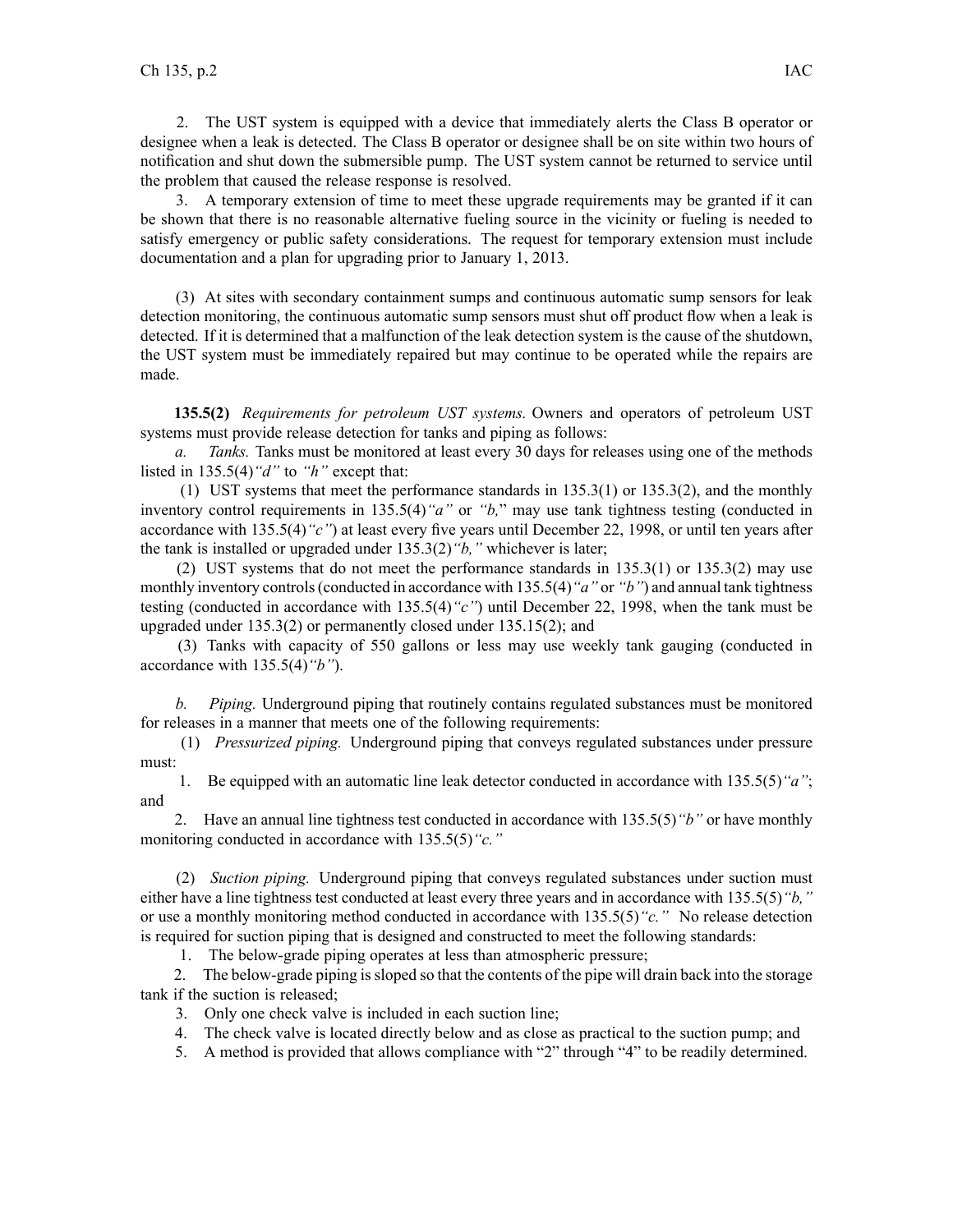**135.5(3)** *Requirements for hazardous substance UST systems.* Owners and operators of hazardous substance UST systems must provide release detection that meets the following requirements:

*a.* Release detection at existing UST systems must meet the requirements for petroleum UST systems in 135.5(2). By December 22, 1998, all existing hazardous substance UST systems must meet the release detection requirements for new systems in paragraph *"b"* below.

*b.* Release detection at new hazardous substance UST systems must meet the following requirements:

(1) Secondary containment systems must be designed, constructed and installed to:

1. Contain regulated substances released from the tank system until they are detected and removed;

2. Prevent the release of regulated substances to the environment at any time during the operational life of the UST system; and

3. Be checked for evidence of <sup>a</sup> release at least every 30 days.

NOTE: The provisions of 40 CFR 265.193, Containment and Detection of Releases, as of September 13, 1988, may be used to comply with these requirements.

(2) Double-walled tanks must be designed, constructed, and installed to:

1. Contain <sup>a</sup> release from any portion of the inner tank within the outer wall; and

2. Detect the failure of the inner wall.

(3) External liners (including vaults) must be designed, constructed, and installed to:

1. Contain 100 percen<sup>t</sup> of the capacity of the largest tank within its boundary;

2. Prevent the interference of precipitation or groundwater intrusion with the ability to contain or detect <sup>a</sup> release of regulated substances; and

3. Surround the tank completely (i.e., it is capable of preventing lateral as well as vertical migration of regulated substances).

(4) Underground piping must be equipped with secondary containment that satisfies the requirements of 135.5(3)*"b"*(1) above (e.g., trench liners, jacketing of double-walled pipe). In addition, underground piping that conveys regulated substances under pressure must be equipped with an automatic line leak detector in accordance with 135.5(5)*"a"*;

(5) Other methods of release detection may be used if owners and operators:

1. Demonstrate to the department that an alternate method can detect <sup>a</sup> release of the stored substance as effectively as any of the methods allowed in 135.5(4)*"b"* to *"h"* can detect <sup>a</sup> release of petroleum;

2. Provide information to the department on effective corrective action technologies, health risks, and chemical and physical properties of the stored substance, and the characteristics of the UST site; and

3. Obtain approval from the department to use the alternate release detection method before the installation and operation of the new UST system.

**135.5(4)** *Methods of release detection for tanks.* Each method of release detection for tanks used to meet the requirements of  $135.5(2)$  must be conducted in accordance with the following:

*a. Inventory control.* Product inventory control (or another test of equivalent performance) must be conducted monthly to detect <sup>a</sup> release of at least 1.0 percen<sup>t</sup> of flow-through plus 130 gallons on <sup>a</sup> monthly basis in the following manner:

(1) Inventory volume measurements for regulated substance inputs, withdrawals, and the amount still remaining in the tank are recorded each operating day;

(2) The equipment used is capable of measuring the level of product over the full range of the tank's height to the nearest 1/8 of an inch;

(3) The regulated substance inputs are reconciled with delivery receipts by measurement of the tank inventory volume before and after delivery;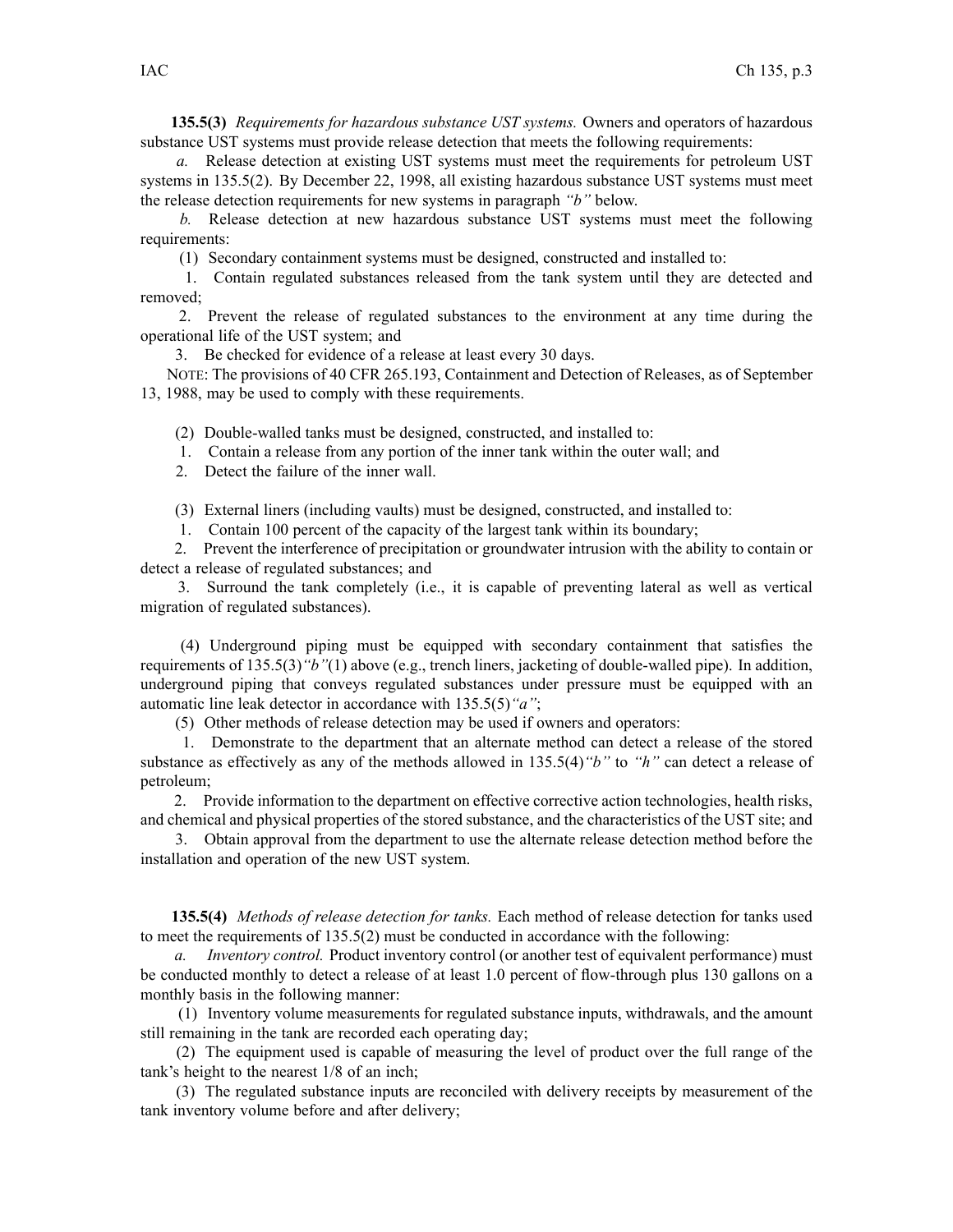(4) Deliveries are made through <sup>a</sup> drop tube that extends to within 1 foot of the tank bottom;

(5) Product dispensing is metered and recorded within the local standards for meter calibration or an accuracy of 6 cubic inches for every 5 gallons of product withdrawn; and

(6) The measurement of any water level in the bottom of the tank is made to the nearest 1/8 of an inch at least once <sup>a</sup> month.

NOTE: Practices described in the American Petroleum Institute Publication 1621, "Recommended Practice for Bulk Liquid Stock Control at Retail Outlets," may be used, where applicable, as guidance in meeting the requirements of subrule 135.5(4), paragraph *"a,"* subparagraphs (1) to (6).

*b. Manual tank gauging.* Manual tank gauging must meet the following requirements:

(1) Tank liquid level measurements are taken at the beginning and ending of <sup>a</sup> period of at least 36 hours during which no liquid is added to or removed from the tank;

(2) Level measurements are based on an average of two consecutive stick readings at both the beginning and ending of the period;

(3) The equipment used is capable of measuring the level of product over the full range of the tank's height to the nearest 1/8 of an inch;

(4) A leak issuspected and subject to the requirements of rule 135.6(455B) if the variation between beginning and ending measurements exceeds the weekly or monthly standards in the following table:

| Nominal<br>Tank Capacity | Weekly Standard<br>(one test) | Monthly Standard<br>(average of four tests) |
|--------------------------|-------------------------------|---------------------------------------------|
| 550 gallons or less      | 10 gallons                    | 5 gallons                                   |
| $551-1,000$ gallons      | 13 gallons                    | 7 gallons                                   |
| $1,001-2,000$ gallons    | 26 gallons                    | 13 gallons                                  |

(5) Only tanks of 550 gallons or less nominal capacity may use this as the sole method of release detection. Tanks of 551 to 2000 gallons may use the method in place of manual inventory control in 135.5(4)*"a."* Tanks of greater than 2000 gallons nominal capacity may not use this method to meet the requirements of this rule.

*c. Tank tightness testing.* Tank tightness testing (or another test of equivalent performance) must be capable of detecting <sup>a</sup> 0.1 gallon-per-hour leak rate from any portion of the tank that routinely contains product while accounting for the effects of thermal expansion or contraction of the product, vapor pockets, tank deformation, evaporation or condensation, and the location of the water table.

*d. Automatic tank gauging.* Equipment for automatic tank gauging that tests for the loss of product and conducts inventory control must meet the following requirements:

(1) The automatic product level monitor test can detect <sup>a</sup> 0.2 gallon-per-hour leak rate from any portion of the tank that routinely contains product; and

(2) Inventory control (or another test of equivalent performance) is conducted in accordance with the requirements of 135.5(4)*"a."*

*e. Vapor monitoring.* Testing or monitoring for vapors within the soil gas of the excavation zone must meet the following requirements:

(1) The materials used as backfill are sufficiently porous (e.g., gravel, sand, crushed rock) to readily allow diffusion of vapors from releases into the excavation area;

(2) The stored regulated substance, or <sup>a</sup> tracer compound placed in the tank system, is sufficiently volatile (e.g., gasoline) to result in <sup>a</sup> vapor level that is detectable by the monitoring devices located in the excavation zone in the event of <sup>a</sup> release from the tank;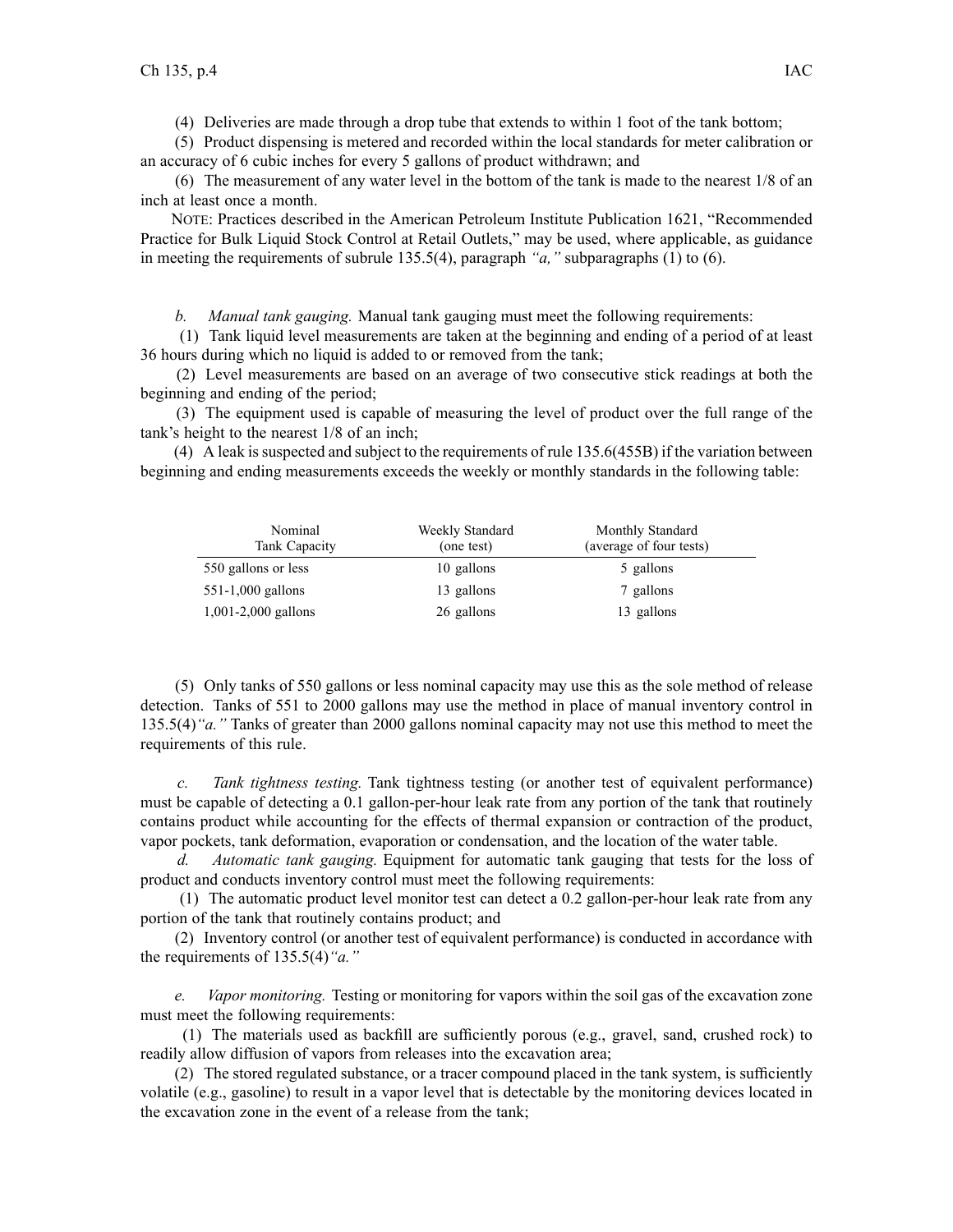(3) The measurement of vapors by the monitoring device is not rendered inoperative by the groundwater, rainfall, or soil moisture or other known interferences so that <sup>a</sup> release could go undetected for more than 30 days;

(4) The level of background contamination in the excavation zone will not interfere with the method used to detect releases from the tank;

(5) The vapor monitors are designed and operated to detect any significant increase in concentration above background of the regulated substance stored in the tank system, <sup>a</sup> componen<sup>t</sup> or components of that substance, or <sup>a</sup> tracer compound placed in the tank system;

(6) In the UST excavation zone, the site is assessed to ensure compliance with the requirements in 135.5(4)*"e"*(1) to (4) and to establish the number and positioning of monitoring wells that will detect releases within the excavation zone from any portion of the tank that routinely contains product; and

(7) Monitoring wells are clearly marked and secured to avoid unauthorized access and tampering.

*f. Groundwater monitoring.* Testing or monitoring for liquids on the groundwater must meet the following requirements:

(1) The regulated substance stored is immiscible in water and has <sup>a</sup> specific gravity of less than 1;

(2) Groundwater is never more than 20 feet from the ground surface and the hydraulic conductivity of the soil(s) between the UST system and the monitoring wells or devices is not less than 0.01 cm/sec (e.g., the soil should consist of gravels, coarse to medium sands, coarse silts or other permeable materials);

(3) The slotted portion of the monitoring well casing must be designed to preven<sup>t</sup> migration of natural soils or filter pack into the well and to allow entry of regulated substance on the water table into the well under both high and low groundwater conditions;

(4) Monitoring wells shall be sealed from the ground surface to the top of the filter pack;

(5) Monitoring wells or devices intercept the excavation zone or are as close to it as is technically feasible;

(6) The continuous monitoring devices or manual methods used can detect the presence of at least 1/8 of an inch of free product on top of the groundwater in the monitoring wells;

(7) Within and immediately below the UST system excavation zone, the site is assessed to ensure compliance with the requirements in 135.5(4)*"f"*(1) to (5) and to establish the number and positioning of monitoring wells or devices that will detect releases from any portion of the tank that routinely contains product; and

(8) Monitoring wells are clearly marked and secured to avoid unauthorized access and tampering.

*g. Interstitial monitoring.* Interstitial monitoring between the UST system and <sup>a</sup> secondary barrier immediately around or beneath it may be used, but only if the system is designed, constructed and installed to detect <sup>a</sup> leak from any portion of the tank that routinely contains product and also meets one of the following requirements:

(1) For secondary containment systems, the sampling or testing method must be able to detect <sup>a</sup> release through the inner wall in any portion of the tank that routinely contains product:

1. Continuously, by means of an automatic leak sensing device that signals to the operator the presence of any regulated substance in the interstitial space; or

2. Monthly, by means of <sup>a</sup> procedure capable of detecting the presence of any regulated substance in the interstitial space.

3. The interstitial space shall be maintained and kept free of liquid, debris or anything that could interfere with leak detection capabilities.

NOTE: The provisions outlined in the Steel Tank Institute's "Standard for Dual Wall Underground Storage Tanks" may be used as guidance for aspects of the design and construction of underground steel double-walled tanks.

(2) For UST systems with <sup>a</sup> secondary barrier within the excavation zone, the sampling or testing method used can detect <sup>a</sup> release between the UST system and the secondary barrier: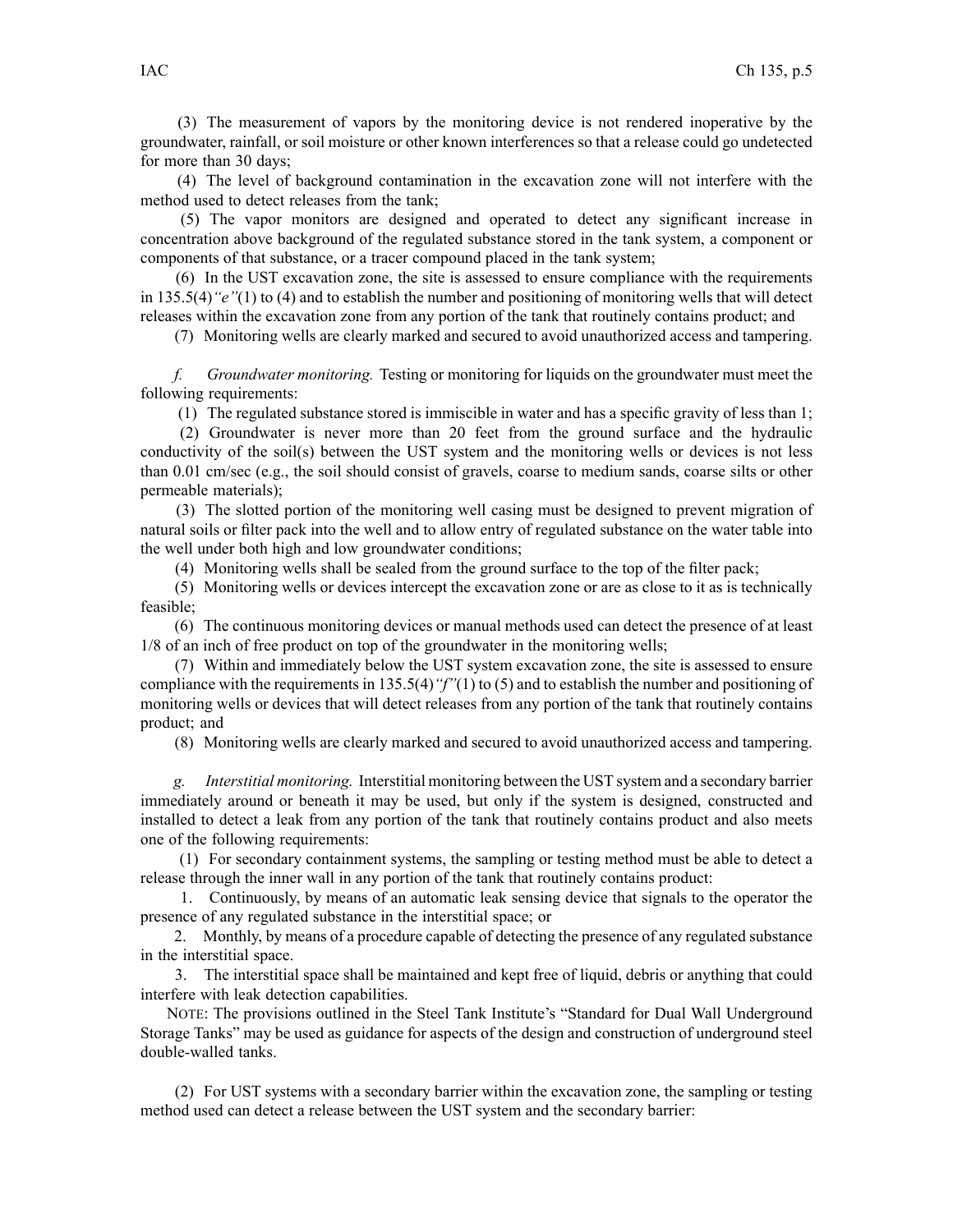1. The secondary barrier around or beneath the UST system consists of artificially constructed material that is sufficiently thick and impermeable (at least  $10^{-6}$  cm/sec for the regulated substance stored) to direct <sup>a</sup> release to the monitoring point and permit its detection;

2. The barrier is compatible with the regulated substance stored so that <sup>a</sup> release from the UST system will not cause <sup>a</sup> deterioration of the barrier allowing <sup>a</sup> release to pass through undetected;

3. For cathodically protected tanks, the secondary barrier must be installed so that it does not interfere with the proper operation of the cathodic protection system;

4. The groundwater, soil moisture, or rainfall will not render the testing or sampling method used inoperative so that <sup>a</sup> release could go undetected for more than 30 days;

5. The site is assessed to ensure that the secondary barrier is always above the groundwater and not in <sup>a</sup> 25-year flood plain, unless the barrier and monitoring designs are for use under such conditions; and

6. Monitoring wells are clearly marked and secured to avoid unauthorized access and tampering.

(3) For tanks with an internally fitted liner, an automated device can detect <sup>a</sup> release between the inner wall of the tank and the liner, and the liner is compatible with the substance stored.

*h. Other methods.* Any other type of release detection method, or combination of methods, can be used if:

(1) It can detect <sup>a</sup> 0.2 gallon-per-hour leak rate or <sup>a</sup> release of 150 gallons within <sup>a</sup> month with <sup>a</sup> probability of detection of 0.95 and <sup>a</sup> probability of false alarm of 0.05; or

(2) The department may approve another method if the owner and operator can demonstrate that the method can detect <sup>a</sup> release as effectively as any of the methods allowed in paragraphs *"c"* to *"h."* In comparing methods, the department shall consider the size of release that the method can detect and the frequency and reliability with which it can be detected. If the method is approved, the owner and operator must comply with any conditions imposed by the department on its use to ensure the protection of human health and the environment.

**135.5(5)** *Methods of release detection for piping.* Each method of release detection for piping used to meet the requirements of 135.5(2) must be conducted in accordance with the following:

*a. Automatic line leak detectors.* Methods which alert the operator to the presence of <sup>a</sup> leak by restricting or shutting off the flow of regulated substances through piping or triggering an audible or visual alarm may be used only if they detect leaks of 3 gallons per hour at 10 pounds per square inch line pressure within one hour. An annual test of the operation of the leak detector must be conducted in accordance with the manufacturer's requirements.

*b. Line tightness testing.* A periodic test of piping may be conducted only if it can detect <sup>a</sup> 0.1 gallon-per-hour leak rate at one and one-half times the operating pressure.

*c. Applicable tank methods.* Any of the methods in 135.5(4)*"e"* through *"h"* may be used if they are designed to detect <sup>a</sup> release from any portion of the underground piping that routinely contains regulated substances.

*d. Interstitial monitoring of secondary containment.* Interstitial monitoring may be used for any piping with secondary containment designed for and capable of interstitial monitoring.

(1) Leak detection shall be conducted:

1. Continously, by means of an automatic leak sensing device that signals to the operator the presence of any regulated substance in the interstitial space or containment sump; or

2. Monthly, by means of <sup>a</sup> procedure capable of detecting the presence of any regulated substance in the interstitial space or containment sump, such as visual inspection.

(2) The interstitial space or sump shall be maintained and kept free of water, debris or anything that could interfere with leak detection capabilities.

(3) At least every two years, any sump shall be visually inspected for integrity ofsides and floor and tightness of piping penetration seals. Any automatic sensing device shall be tested for proper function.